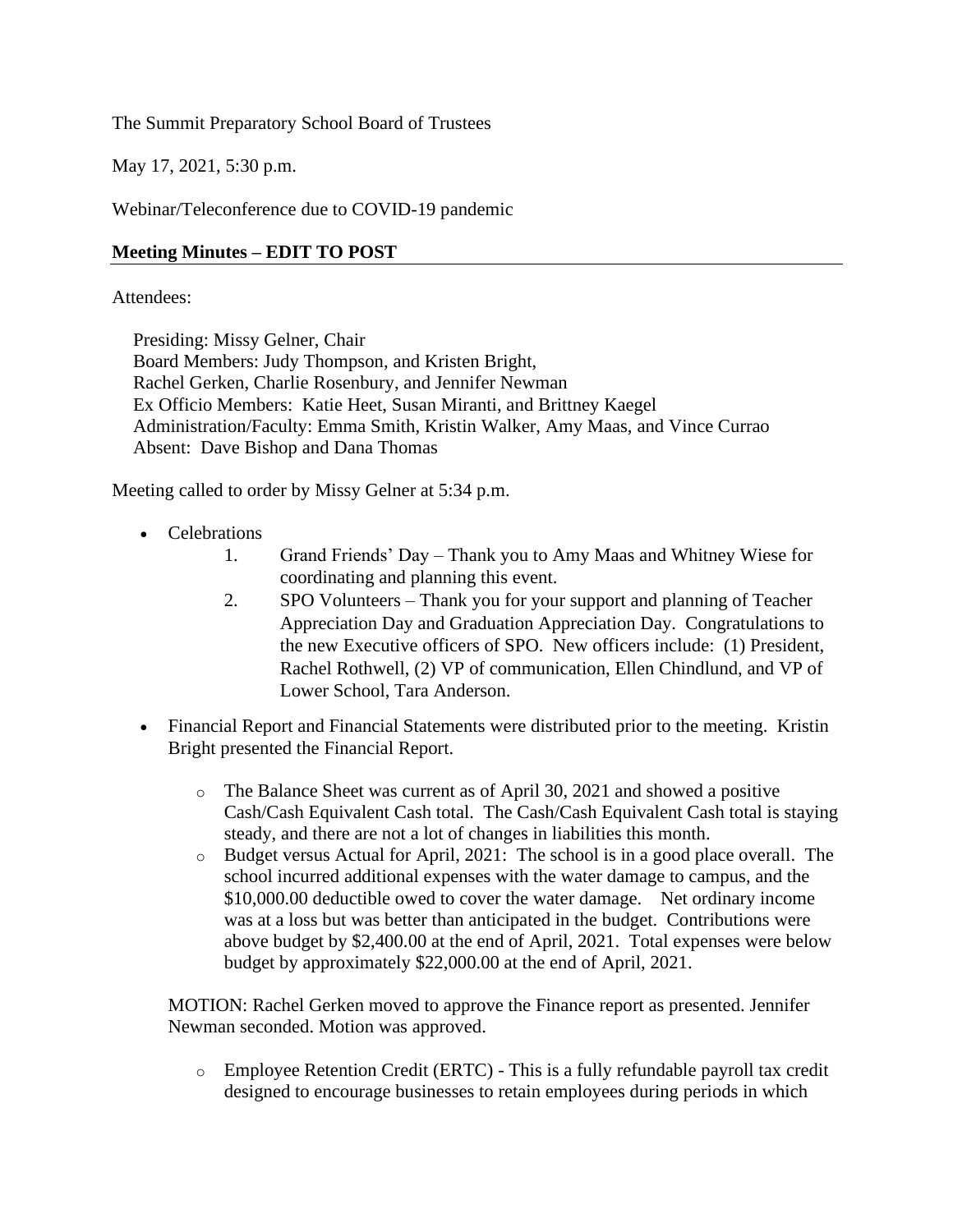businesses are not fully operational. This gives the school a credit on payroll taxes paid to each employee. The COVD-19 government shutdown with the mandates from the government decreased revenue by 10% or more. Therefore, the school qualifies for the  $4<sup>th</sup>$  quarter of 2020. A proposal was submitted to the Board to move forward with the Employee Retention Credit, which is a refundable tax credit against certain employment taxes equal to 50% of the qualified wages an eligible employer pays to employees after March 12, 2020, and before January 1, 2021.The school is eligible for this credit. The next step is sending to the CPA Form to assist the school in amending their Form 941. The cost of sending this to Elliot Robinson to review, amend the school's Form 941, and file the amendment for the school will be approximately \$500.00. The estimated tax credit is anticipated to exceed the cost of filing the amendment.

MOTION: Jennifer Newman moved to submit to Elliot Robinson to review, amend and file the Employee Retention Credit on behalf of the school. Judy Thomson seconded. Motion carries.

- $\circ$  There will be a policy change made to the Dual Credit/Tuition Credit. All high school students can take one college course each semester. The school will set an amount to cover some of the expense associated in enrolling in the college course. The amount might cover all of a course with OTC but may not cover all expenses for courses taken at MSU or Drury, for example. The school may look for a donor to fund the Dual Credit/Tuition Credit programs. The Finance Committee is evaluating to determine the amount of expenses to be applied to students enrolled in dual credit. The dual credit expense is approximately \$7,000.00. Dual credit was approved in April, 2021.
- o ACT Preparation was approved in April, and there are currently Three (3) participants in this program.
- o COVID Financial Aid: There are currently Four (4) families receiving COVID Financial Aid. Those Four (4) families receiving COVID Financial Aid are still paying tuition.
- o The Economic Injury Disaster Loan (EIDL) utilization or repayment was discussed again. The school is currently paying interest on this loan. The Finance Committee has recommended waiting 6-12 months before making a recommendation to the Board as to whether the school should re-pay the loan at that time to continue to maintain the loan. The Board will re-visit this issue at the July, 2021 Retreat when discussing the proposed budget.

#### CONSENT AGENDA (Status Reports)

The following reports were submitted to the board in advance of the meeting.

- 1. Head of School Report Dr. Katie Heet
	- Additions to the Head of School Report included that the school reached the minimum number of students to qualify for the ACT Preparation Class.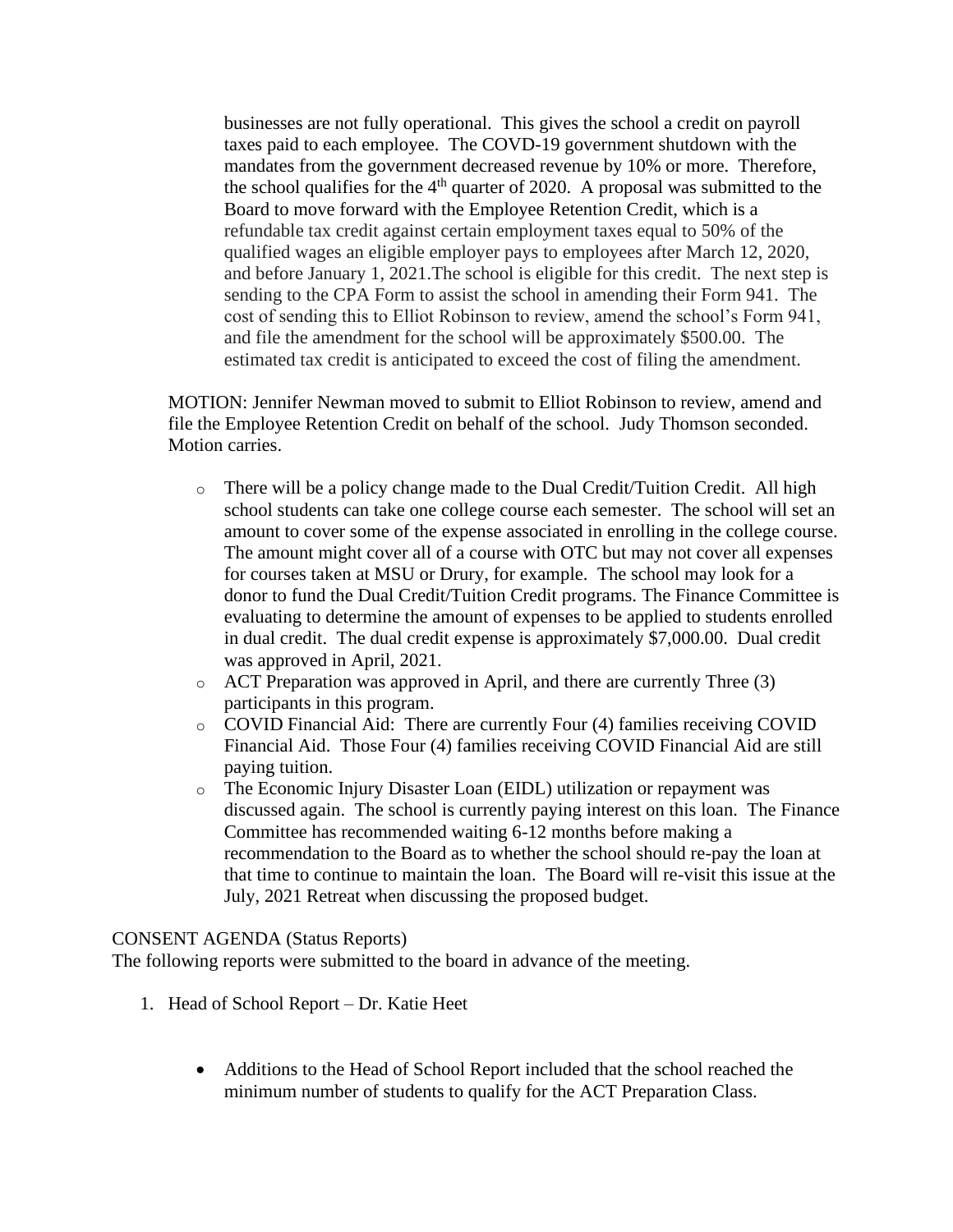- The school is moving forward with Field Day. Events will include moving through rotating stations.
- 2. Faculty Report Emma Smith
- 3. Development Report Vince Currao
	- Family participation is at 90%. A date has been scheduled for the GALA to be held on October 22, 2021. Veridian Events has been selected as the new event venue.
- 4. Marketing Report Amy Maas
- 5. Admissions Report Amy Maas
	- There continues to be a lot of movement with admissions at the school. This has been the busiest Admissions process this late in the school year in the last Nine (9) years. There is a projected enrollment of 131 students at the end of the week if every student accepts that was extended a contract.
- 6. Building and Grounds Report Dana Thomas
- 7. SPO Report (verbal report, no written report) Brittney Kaegel
- 8. Strategic Planning and Upper school Growth Initiative presented by Charlie Rosenbury

## NEW BUSINESS

## Organizational Updates was presented by Dr. Heet.

- o Almost 20% of the faculty for the 2020-2021 school year will be new faculty members. This is part of the growth process.
- o The decision was made to split the instructors teaching lower school and upper school Art and Music to gain a more specialized skill set for both the lower school and upper school. This will also help to better meet the needs of the diversity of and epper send on the same of the state of the grade, Spanish, STEM (Lower School), Art (Lower School), Music (Upper School)., Music (Lower School), and Mathematics (Upper School).
- o SPO Updates presented by Brittney Kaegel SPO Officer transition to new SPO Officers was discussed. Bylaw Revisions for SPO are completed, and the Board will vote on the Bylaw Revisions at the June, 2021 meeting. A June, 2021 Leadership Retreat is scheduled.

## Nominating Committee Update presented by Susan Miranti.

o Potential Board Nominees include: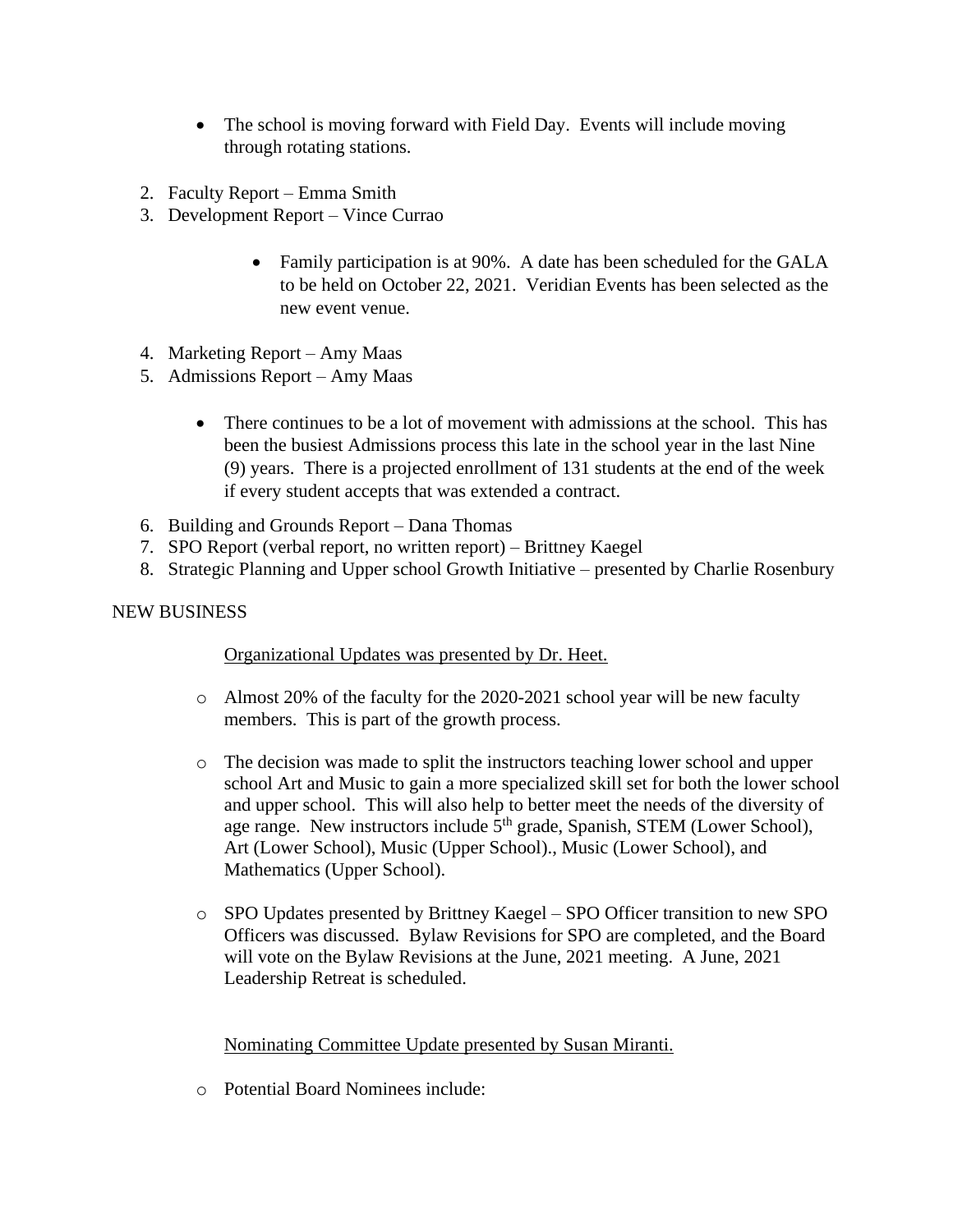- (1) James Ballard an attorney and parent.
- (2) Lindsay Tobin works in Admissions at Drury and is a current parent. Her strengths include: recruitment, conducting meetings, excellent writing skills, marketing experience, and she currently serves on the Marketing Committee.
- (3) Angela Teters works with a soccer club, could potentially assist in expanding sports at the Summit and in summer sessions, currently serves on the Marketing Committee and the Strategic Planning Committee.
- $\bullet$  (4) Leah Blakey prior parent, current non-parent (has a student who attended and graduated from the Summit). She is an educator and has strength in writing curriculum.
- (5) Ariel Sparrow attorney at Kutak Rock. She graduated  $1<sup>st</sup>$  in her law school class. She is new to the Springfield area. She is young and has time to volunteer. She brings a lot of energy and is looking to become involved in the community.
- The Board is lacking in a Board member with risk management expertise but there have been no interested candidates in that area.

MOTION: Judy Thompson made a motion to accept all nominees. Rachel Gerken seconded. Motion carries.

- The Board Retreat date has not been confirmed. It has been decided to hold a separate orientation for 2 hours at the school in advance of the Board Retreat for the new incoming Board members. A Board Recognition Breakfast has been discussed and then the Retreat will follow.
- The Nominating Committee presents a Slate of Board Officers as follows:
	- President: Dave Bishop
	- Vice-President: Judy Thompson
	- Treasurer: Kristen Bright
	- Secretary: Rachel Gerken

MOTION: Charlie Rosenbury made a motion to approve the slate of officers as presented. Jennifer Newman seconded. Motion carries.

- Board Self-Evaluation Board members should review their performance and their function as a board member. Board self-evaluations should be completed and submitted this week. Results from the Board Self-Evaluations will be discussed at the June, 2021 meeting.
- Head of School Evaluation schedule to be set.